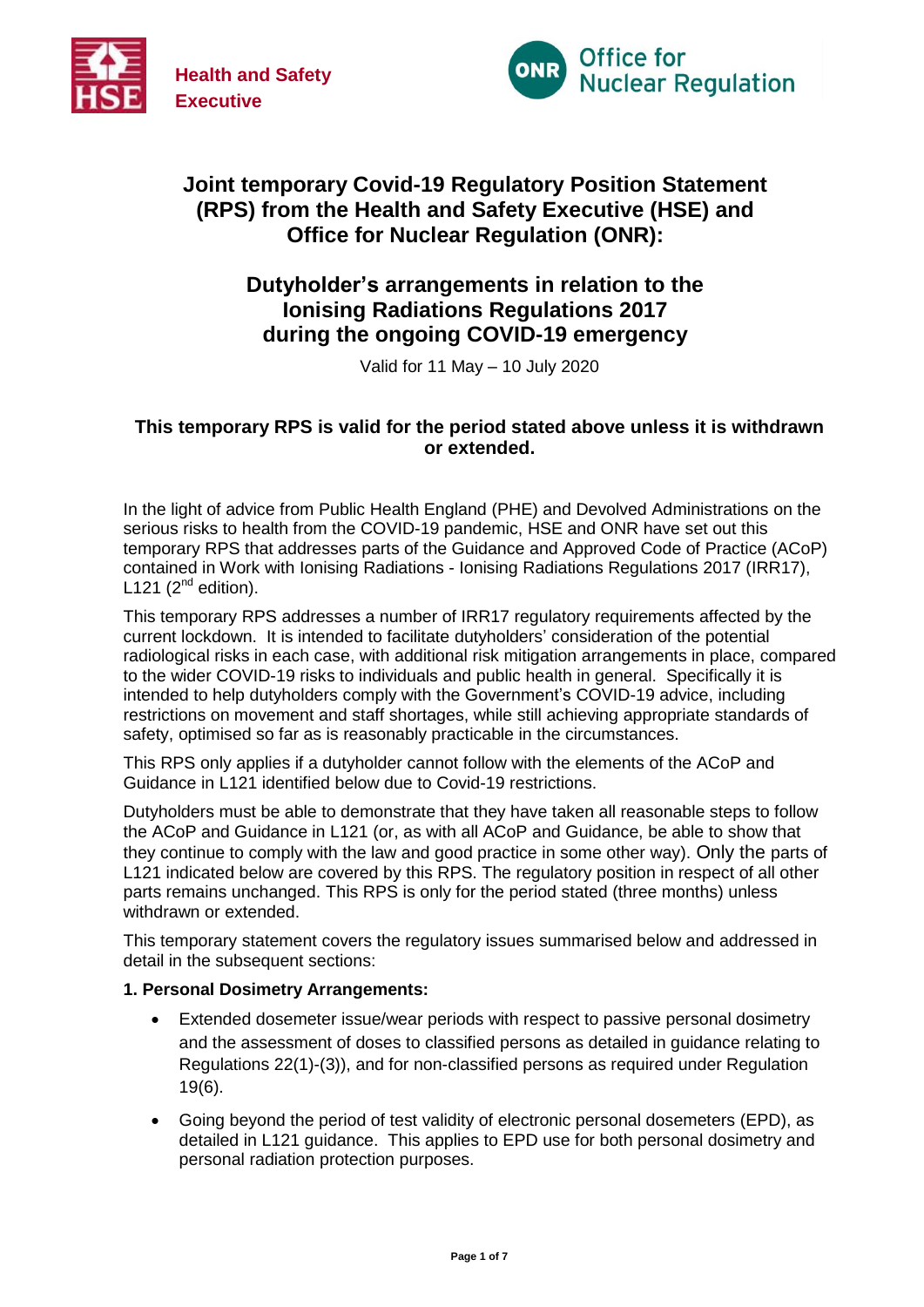Not following existing routine bio-assay sampling regimes periodicity in support of personal dose assessment, as described in guidance relating to Regulations 22(1)–(3).

# **2. Medical Surveillance – Classified Persons:**

 Adding to guidance issued in March by HSE for classified persons, or those seeking designation as a classified person, undertaking face to face IRR medical with an appointed doctor under Regulations 25(1)-(2).

## **3. Testing of Radiation Monitoring Instruments:**

 Going beyond the period of test validity of radiation monitoring instruments described in the ACoP for Regulations 20(3)-(4).

### **4. Routine Sealed Source Leak Testing:**

 Going beyond the period of test validity of leak tests of sealed radioactive sources described in the ACoP for Regulation 28(3).

# **1. Personal Dosimetry Arrangements**

Under Regulation 22(1) and 22(2) employers must make an assessment of and record all doses of ionising radiation received by employees designated as Classified Persons, which are likely to be significant. Such assessments are recorded under arrangements with one or more approved dosimetry services (ADS). Regulation 22(3)(b) requires the ADS to provide the employer at suitable intervals with summaries of the maintained dose records. Regulation 9(1) requires the employer to take all necessary steps to restrict so far as is reasonably practicable the extent to which its employees and other persons are exposed to ionising radiation, and Regulations 19(3)-(6) requires the employer to demonstrate by personal dose monitoring or other suitable measurements that doses are restricted of non-classified employees, non-classified outside workers, and any other persons who are permitted entry in to a controlled area.

#### **Passive Dosimetry**

L121 paragraph 456 states that the dosemeter issue period would often be one month, although periods of up to three months may be appropriate where doses are very low.

As a result of the current restrictions to movement imposed in response to the COVID-19 situation, there is a risk that the provision of dosimetry services and personal dosimetry could be delayed or postponed by third party providers (usually Approved Dosimetry Services), resulting in extended issue/ wear periods.

It is considered that extension of the issue/ wear period for passive dosemeters, and delays of several weeks (and even months) to the renewal and processing of dose data pose minimal risk to the health of workers if other suitable dose management measures are instigated.

#### *HSE/ONR temporary RPS:*

- *This COVID-19 RPS only applies if you cannot follow the identified ACoP and Guidance in L121 due to the impact of COVID-19 restrictions, and dutyholders must be able to demonstrate that they have taken all reasonable steps to follow the Guidance in L121.*
- *Should there be a situation where an employer needs to extend the period of dosemeter issue, any extension must be considered in relation to:*
	- o *a radiation risk assessment (with appropriate reviews) for the individuals concerned (including the nature of work undertaken, other dosimetry used, and the potential for an inadvertent acute but significant exposure);*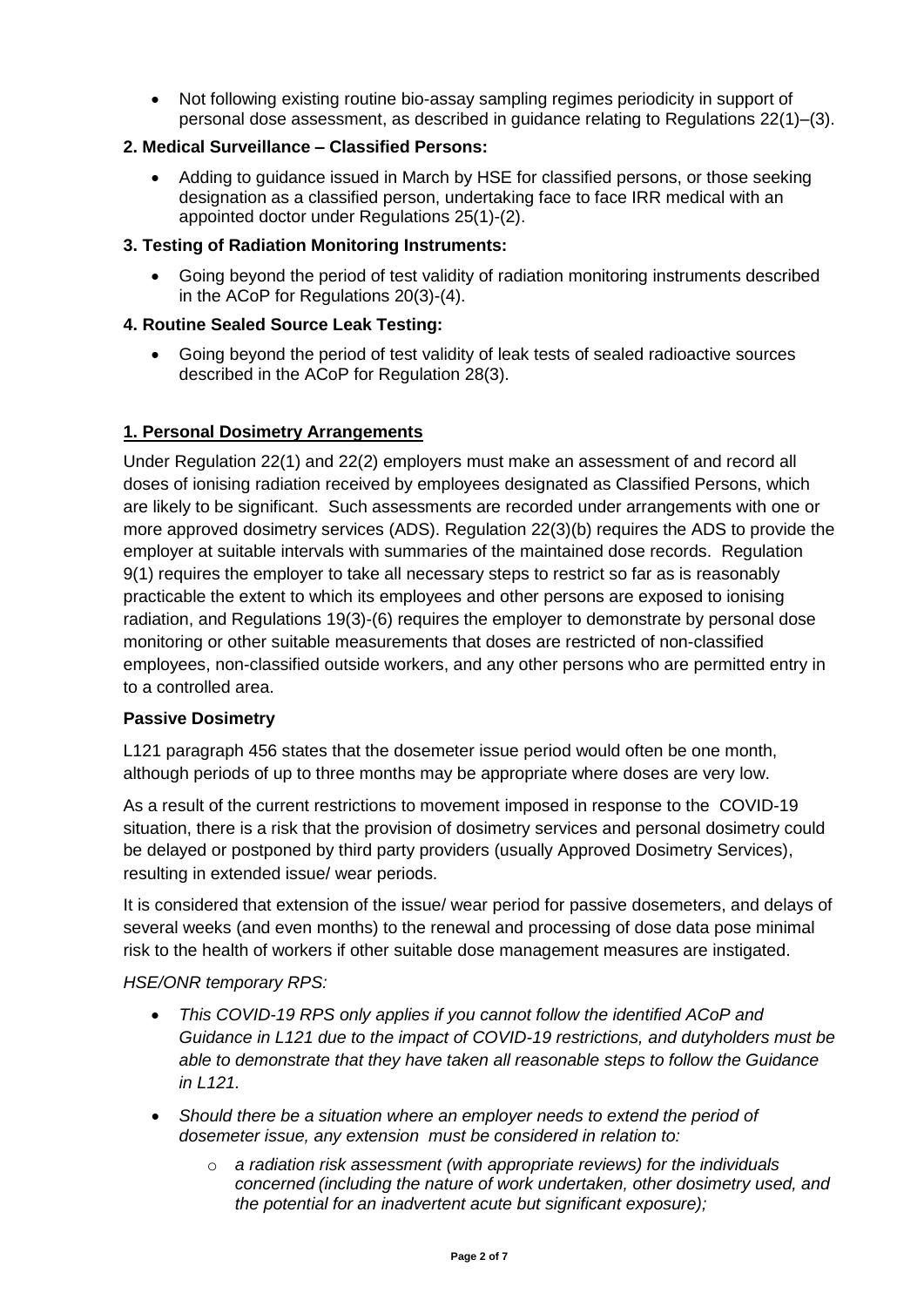- o *the advice of the Radiation Protection Adviser (RPA);*
- o *instigation, where appropriate, of additional dose management measures; and*
- o *advice from the approved dosimetry service on the specific dosemeter type being used, such as TLD or traditional film badges.*
- *In considering dutyholder compliance the following may be appropriate: Passive dosimetry can be issued/ worn for extended periods of up to 6 months without significant fade of the recoverable dose exposure information.*

# **Electronic Dosimetry**

Many employers use electronic personal dosemeters (EPD) as the approved legal dosemeter for monitoring their classified persons as required under Regulations 22(1) and 22(2). This is because EPDs provide real time dose exposure information allowing greater control than passive dosimetry, and are frequently used as part of the radiation area access control system.

As part of the ADS service approval, there are requirements to ensure the approved dosemeters continue to meet required performance tests, with EPDs undergoing annual testing to ensure they perform as required.

Regulation 9(1) requires the employer take all necessary steps to restrict so far as is reasonably practicable the extent to which its employees and other persons are exposed to ionising radiation.

EPDs are extensively utilised to monitor and assist in restricting exposure for non-classified persons, and to provide task dose controls for classified persons who are also issued with a passive legal dosemeter. In these instances the EPD can be considered a warning device as detailed in Regulation 9(2) to, so far as is reasonably practicable, achieve restriction of exposure. Regulation 11(1) requires that a warning device is properly maintained, and that thorough examinations and tests are carried out at appropriate intervals.

As a result of the current restrictions to movement imposed in response to the COVID-19 situation, there is a risk that the provision of instrument test services and facilities may be limited or even cease to be available.

This could result in EPDs falling outside their stated test validity, and so impact on employees being able to enter radiation designated areas, and employers being unable to record personal exposures.

#### *HSE/ONR temporary RPS:*

- *This COVID-19 related RPS only applies if you cannot follow the identified ACoP and Guidance in L121 due to the impact of COVID-19 restrictions, and dutyholders must be able to demonstrate that they have taken all reasonable steps to follow the Guidance in L121.*
- *Should there be a situation where an employer needs to extend the period of EPD test validity, any extension must be considered in relation to:*
	- o *a radiation risk assessment (with appropriate reviews) for the individuals concerned (including the nature of work undertaken, other dosimetry used);*
	- o *consultation with the Radiation Protection Adviser (RPA).*
- *In considering dutyholder compliance the following may be appropriate: It is considered that an extension of the period of test validity of electronic personal dosemeters by 3 months poses minimal risk to the health of workers.*
- Pre-use checks should be undertaken to identify any visible faults, and the unit *quarantined if applicable.*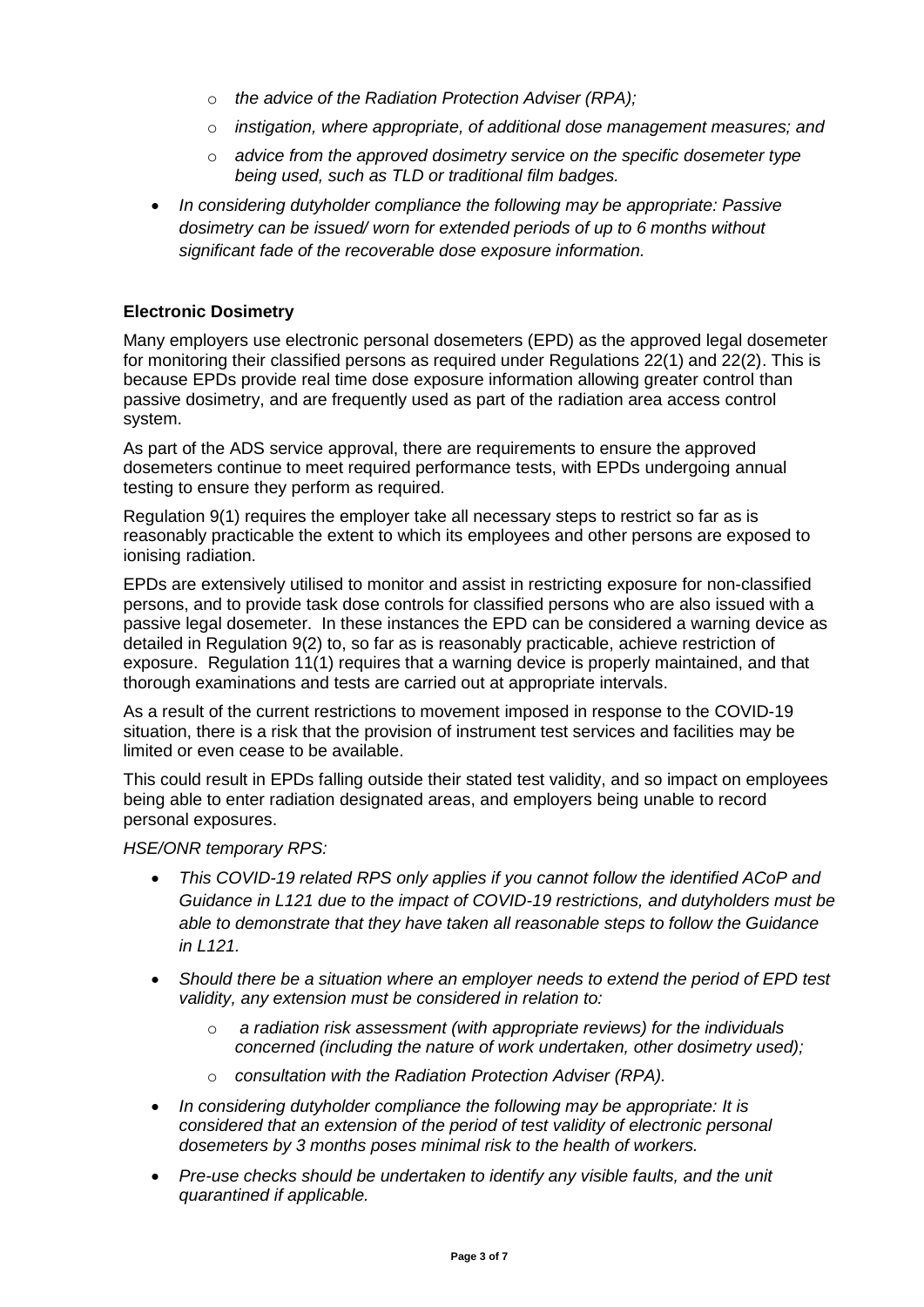*All EPDs to which this guidance is applied should undergo performance testing as soon as reasonably practicable when testing facilities are available.*

### **Internal Dosimetry**

Depending on the source of ionising radiations, the employer may require their employees to be subject to periodic internal dose assessments which may include biological samples (particularly urine). However, normal processes for obtaining, transporting and laboratory analysis of samples may be affected a result of the restrictions to movement imposed in response to COVID-19.

#### *HSE/ONR temporary RPS:*

- *This COVID-19 related RPS only applies if you cannot follow the identified ACoP and Guidance in L121 due to the impact of COVID-19 restrictions, and dutyholders must be able to demonstrate that they have taken all reasonable steps to follow the Guidance in L121.*
- *Should there be a situation where an employer needs to reduce the frequency of their routine bio-assay sampling regimes, any consideration of a reduction must include the following:*
	- o *consultation with the Radiation Protection Adviser (RPA);*
	- o *reviews of the risk assessment that identifies the requirement for internal dosimetry (including a review of historical internal doses and the potential for incidents that may lead to intakes of radioactive materials at the facility); and*
	- o *potential restriction of some activities that pose a material risk of acute and significant committed exposure.*
- *The justification for such changes and implementation of any new mitigation measures must be suitably recorded in the risk assessment.*

#### **Accident Dosimetry Assessments**

There are a number of employers who appoint an ADS to provide emergency dose assessment services, such as assessment of criticality lockets, under Regulation 13(2), and Regulation 24.

As a result of the current restrictions to movement imposed in response to the COVID-19 situation, there is a risk that the provision of special accident dosimetry services (as referred to in HSE-RADS1 guidance to Approved Dosimetry Services) and the prompt dose assessment by the ADS could be affected and significantly delayed. Where employers are continuing work that requires the availability of accident dosimetry, it is important that measures to suitably and promptly assess doses in the event of a radiation accident are maintained.

#### *HSE/ONR temporary RPS:*

- *This COVID-19 related RPS only applies if you cannot follow the identified ACoP and Guidance in L121 due to the impact of COVID-19 restrictions and dutyholders must be able to demonstrate that they have taken all reasonable steps to follow the Guidance in L121.*
- *Where an employer has established that there is a situation where they need to make additional arrangements for the provision of accident dosimetry, any changes must be considered in relation to revision (with appropriate reviews) of the radiation risk assessment for the individuals concerned and on the advice of the Radiation Protection Adviser (RPA).*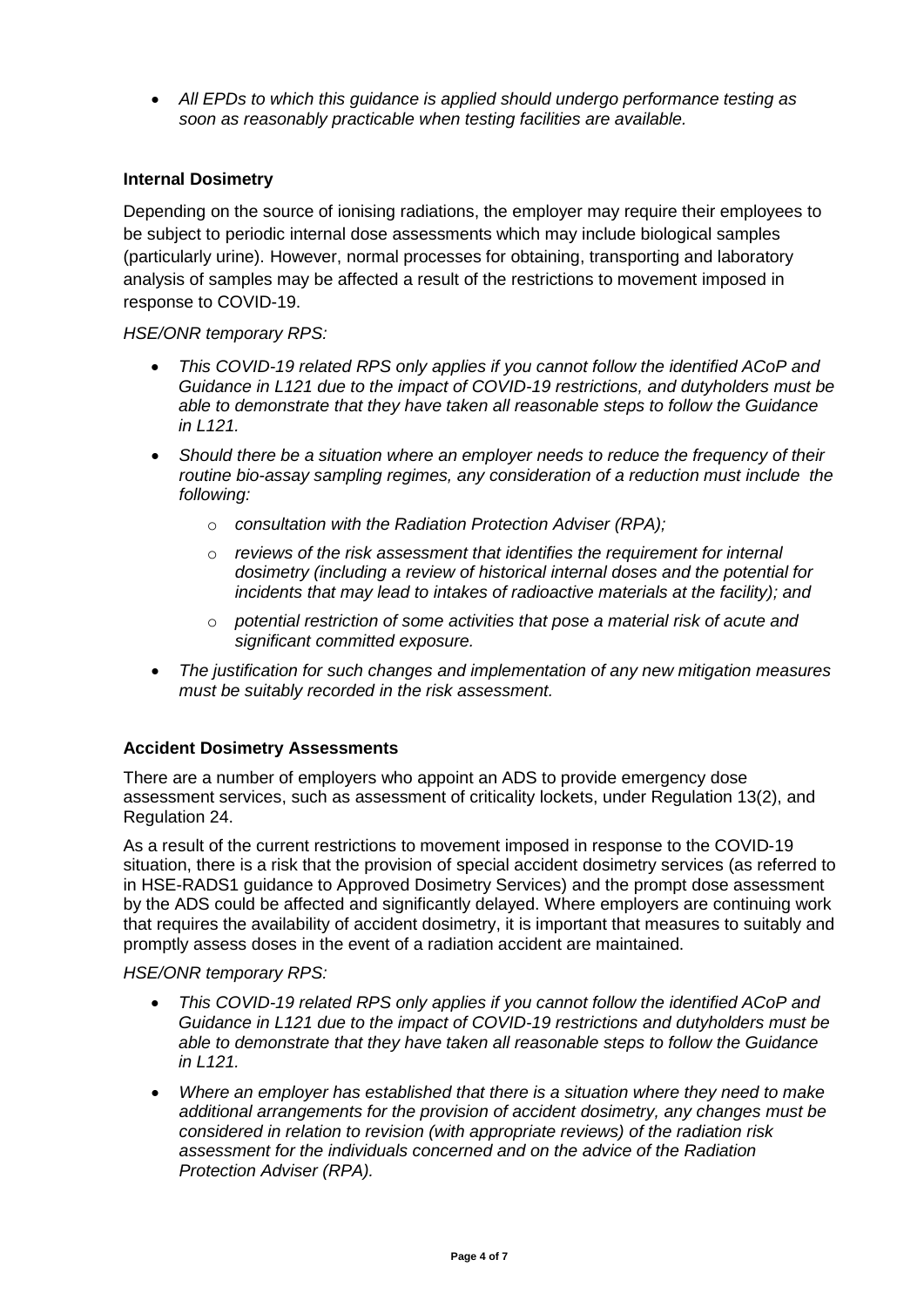*Where the availability of accident dosimetry and the provision of this facility by ADSs is or is likely to be compromised by COVID-19 restrictions, employers should assess if continuing the work that requires accident dosimetry is essential. If so, they must ensure that alternative measures to suitably and promptly assess doses in the event of a radiation accident are instigated and available.*

## **2. Medical Surveillance – Classified Persons**

HSE issued guidance on 20 March 2020 detailing revised arrangements for medical surveillance at this time, with the following relating to medical surveillance under IRR17:

*For routine medical surveillance of classified persons under IRR17, the appointed doctor can conduct a paper review. For high risk radiation workers such as industrial radiographers, or those classified persons at the end of the five-year cycle where a face to face review is planned, they can carry out a telephone consultation and review the dose records and sickness absence records. If there are no problems, a follow up face to face review can be scheduled three months later. Where there is a problem, a judgement can then be made on whether to see the worker face to face and, if so, how to do so safely.*

Additional guidance from HSE Appointed Doctors regarding first medicals for those intending to be designated as classified persons, and the number of IRR17 appointed doctors confirms the following:

#### *HSE/ONR RPS:*

- *As a result of the current restrictions to movement and social distancing imposed in response to the COVID-19 situation, there is the potential for appointed doctors to adopt the use of video or telephone consultations in place of the physical face to face IRR medical assessment.*
- *For new workers who have not previously been classified persons, fitness should be assessed on a case by case basis, taking account of the type of work to be undertaken and the work environment. A telephone consultation would not be sufficient to decide on fitness to work with ionising radiation. However, the appointed doctor could consider whether enough information can be obtained using telemedicine to enable them adequately to assess fitness. On this basis, they may be able to defer a full assessment for up to three months. If the appointed doctor decides the circumstances justify a face to face review to establish fitness, they must conduct it safely, undertaking a suitable and sufficient risk assessment and put in place appropriate controls, taking into account PHE and Devolved Administrations advice regarding COVID-19.*
- *For those who have worked previously as a classified person, are returning to work with ionising radiation and have had a face to face review within the last four years, the appointed doctor can review their medical records and conduct a telephone consultation to check they have not got any new health problems that would affect their fitness to work with ionising radiation. They should then follow a normal pattern of medicals going forward. If the individual has not had a face to face review in the last four years, the appointed doctor should follow the guidance above for new workers.*
- *There are around 250 doctors currently appointed under IRR17. Even in the current circumstances, it is unlikely that they will all be unavailable. However, HSE will be keeping the position under review and will consider any further emerging issues and respond where appropriate.*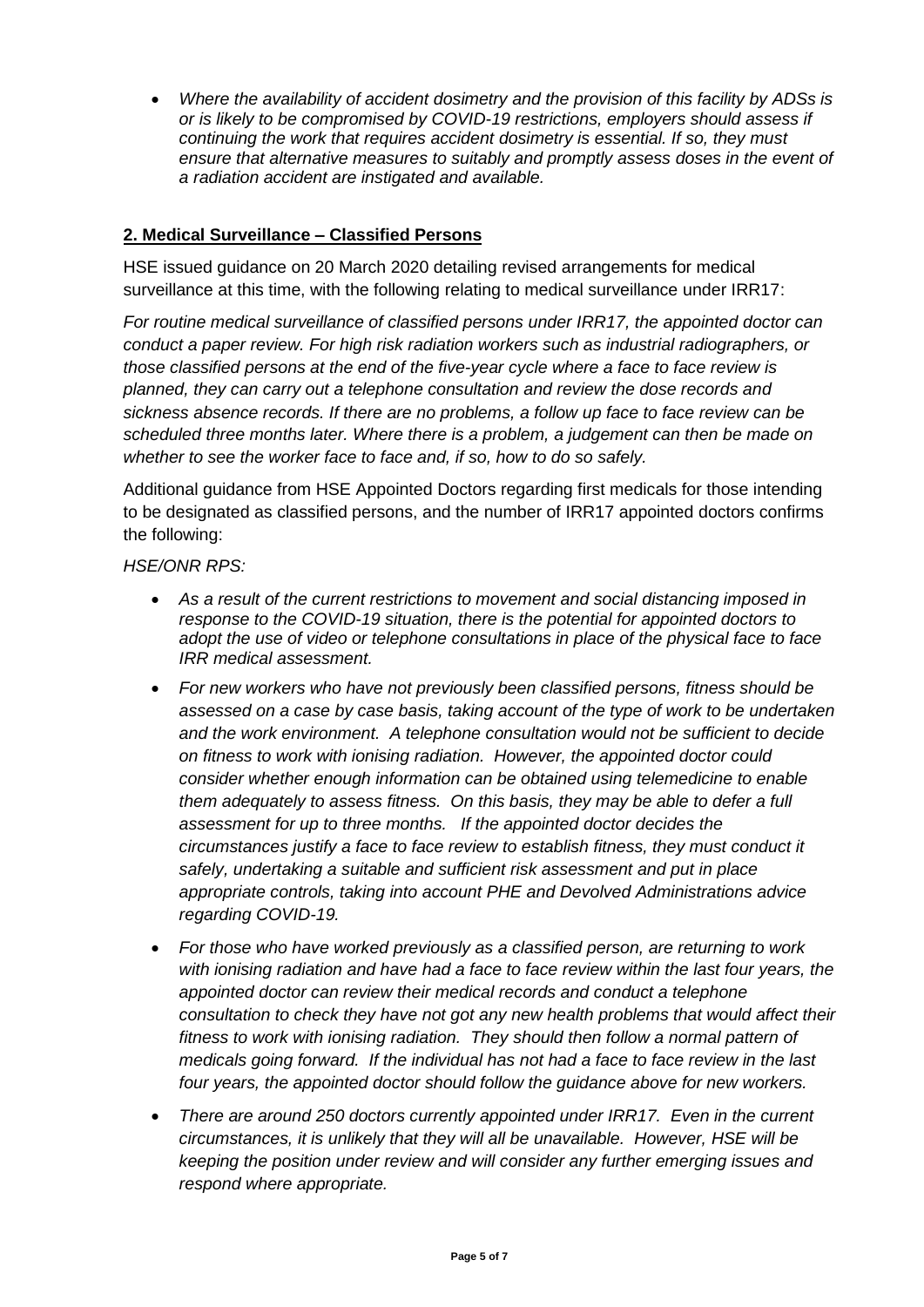# **3. Radiation Monitoring Instruments**

Where the employer uses radiation monitoring instruments / equipment to meet the requirements of Regulations 20(1)-(2) they are required to comply with Regulations 20(3)-(4) in so much that:

*20(3) The employer upon whom a duty is imposed by paragraph (1) must provide suitable and sufficient equipment for carrying out the monitoring required by that paragraph, which equipment must* 

*(a) be properly maintained so that it remains fit for the purpose for which it was intended; and* 

*(b) be adequately tested and examined at appropriate intervals.*

In addition, ACOP 20(3) states:

*Monitoring equipment should normally be tested and thoroughly examined at least once every year. A radiation risk assessment (regulation 8) will determine whether more frequent examination is necessary.*

As a result of the current restrictions to movement imposed in response to the COVID-19 situation, there is a risk that the provision of instrument test services and facilities may result in a number of hand-held and installed radiation monitoring instruments falling outside the stated 'normal' test validity period (and in excess of 12 months in many cases) and not being able to be tested. This may result in the potential unavailability of instruments or use of un-tested instruments.

#### *HSE/ONR temporary RPS:*

- *This COVID-19 related RPS only applies if you cannot follow the identified ACoP and guidance in L121 due to the impact of COVID-19 restrictions and dutyholders must be able to demonstrate that they have taken all reasonable steps to follow the Guidance in L121.*
- *Should there be a situation where an employer needs to extend the period of monitoring instrument test validity, any extension must be considered in relation to:*
	- o *a radiation risk assessment (with appropriate reviews) for the equipment concerned;*
	- o *the advice of the Radiation Protection Adviser (RPA); and, where appropriate*
	- the qualified person for testing equipment (Regulation 20(4)).
- *In considering dutyholder compliance the following may be appropriate: It is considered that an extension of the period of test validity of radiation monitoring instruments and items of equipment by up to 3 months poses minimal risk to the health of workers.*
- *Pre-use checks, including a response check using suitable check sources should be undertaken to identify any instrument response issues, along with a visible check for faults, and the unit quarantined if applicable.*
- *All instruments to which this RPS is applied should undergo performance testing as soon as reasonably practicable when testing facilities are available.*

#### **4. Sealed Source Leak Testing**

Where an employer uses a sealed radioactive source, Regulation 28(3) requires that:

*The employer must*